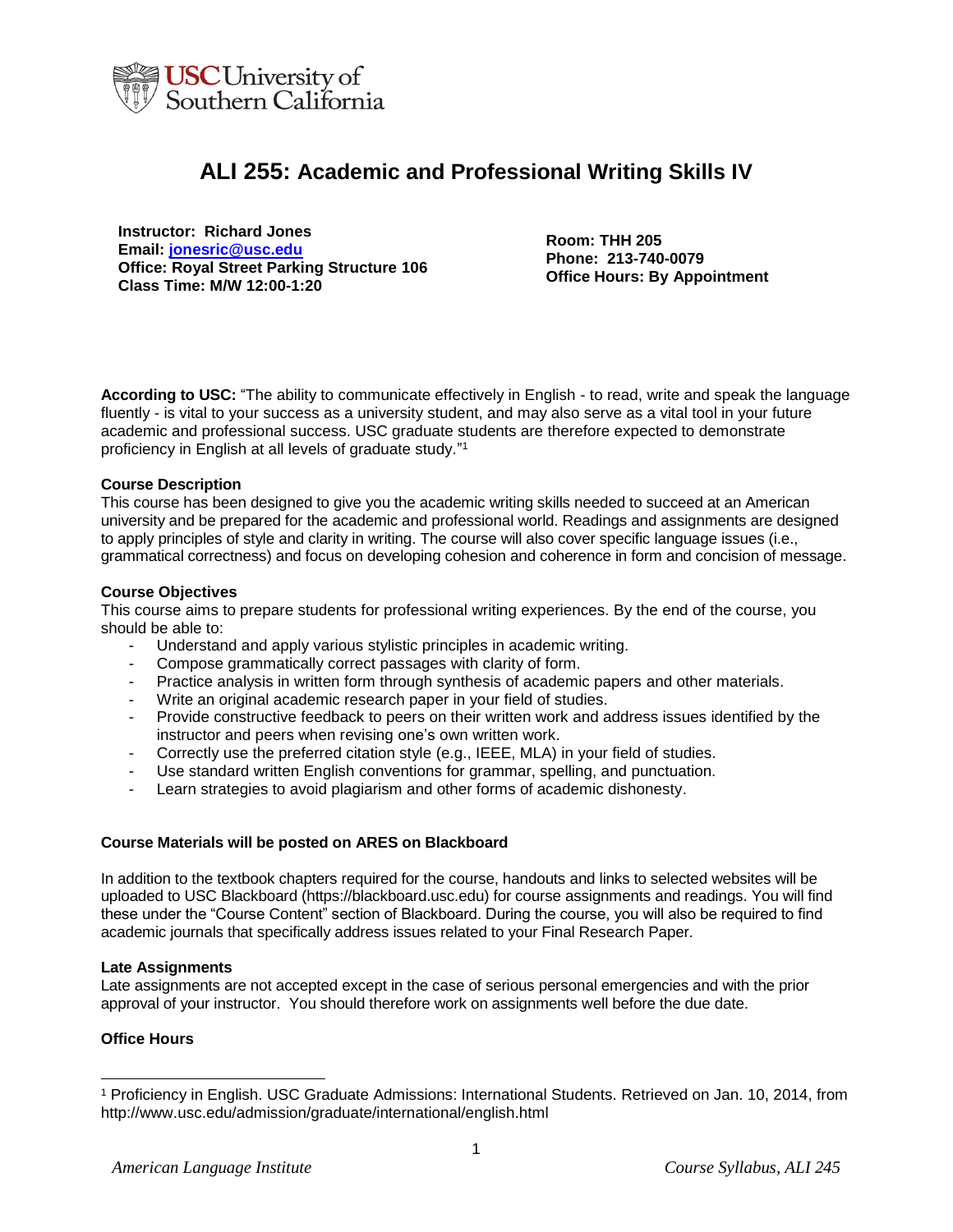

Your instructor has scheduled regular office hours for individual meetings with students. Office hours provide you with a time to ask questions and discuss the course content. If you are unable to attend the scheduled office hours, please feel free to contact your instructor and set up a time to meet.

#### **ALI Attendance Policy**

Improving proficiency in a second language requires practice; hence, it is important that you not miss classes. If you find it absolutely necessary to be absent from class due to illness or an emergency, keep in mind that you are responsible to master all information presented during your absence. Do not ask the instructor to repeat important information - identify a classmate who can help you.

More than six hours of absence will result in a course grade of NC (no credit). Absence is counted for *any* reason, including illness, emergencies, and conference attendance. (Athletes, please note that a written excuse for absence due to competitions must be filed with the ALI Student Advisor.)

#### **Assessment**

This is a credit/no credit (CR/NC) class, which means that you will not receive a final letter grade (A/B/C/F) on your USC transcript. Assignments are given to both prepare for class and practice material covered during class time. Since this is a proficiency-based course designed to help improve your academic writing skills, your proficiency in these skills at the *end* of the course determines your final assessment. Therefore, it is in your own interest to do your best on each assignment. Do not expect your writing ability to improve simply by coming to class and putting minimum effort into your assignments. You will be expected to demonstrate significant and meaningful improvement in your writing skills by the end of the semester.

To help the instructor evaluate your writing progress and proficiency, the course grading will be based on a 100% grading scale with the following breakdown.

| <b>Assignments</b>                  | <b>Percentage of Total Grade</b> |
|-------------------------------------|----------------------------------|
| <b>Selected Writing Assignments</b> | 50%                              |
| Midterm Assignment                  | <b>20%</b>                       |
| Final Research Paper                | 30%                              |

#### **Course Assignments & Exams**

This course focuses on writing skills. Most assignments will involve writing or revising. The course may also include in-class writing tests.

## **Writing Assignments**

Graded writing assignments will be assigned at the discretion of the instructor and may include the following: Summary and Synthesis, Technical Reports, Surveys, Literature Review, Annotated Bibliography, and Critical Reviews.

#### **Final Research Paper**

The major assignment for this course is a Final Research Paper. The purpose of the final project is to provide you with the experience of writing a paper as an academic researcher. This project requires demonstration of a number of distinct academic writing skills (which we will cover in the course of the semester) in both creation and presentation of your paper. You may choose to conduct original research by forming focus groups, conducting qualitative interviews, or reviewing secondary research on your topic.

Please note that your topic must be approved prior to officially starting your research writing process. You may NOT change your topic without instructor's approval.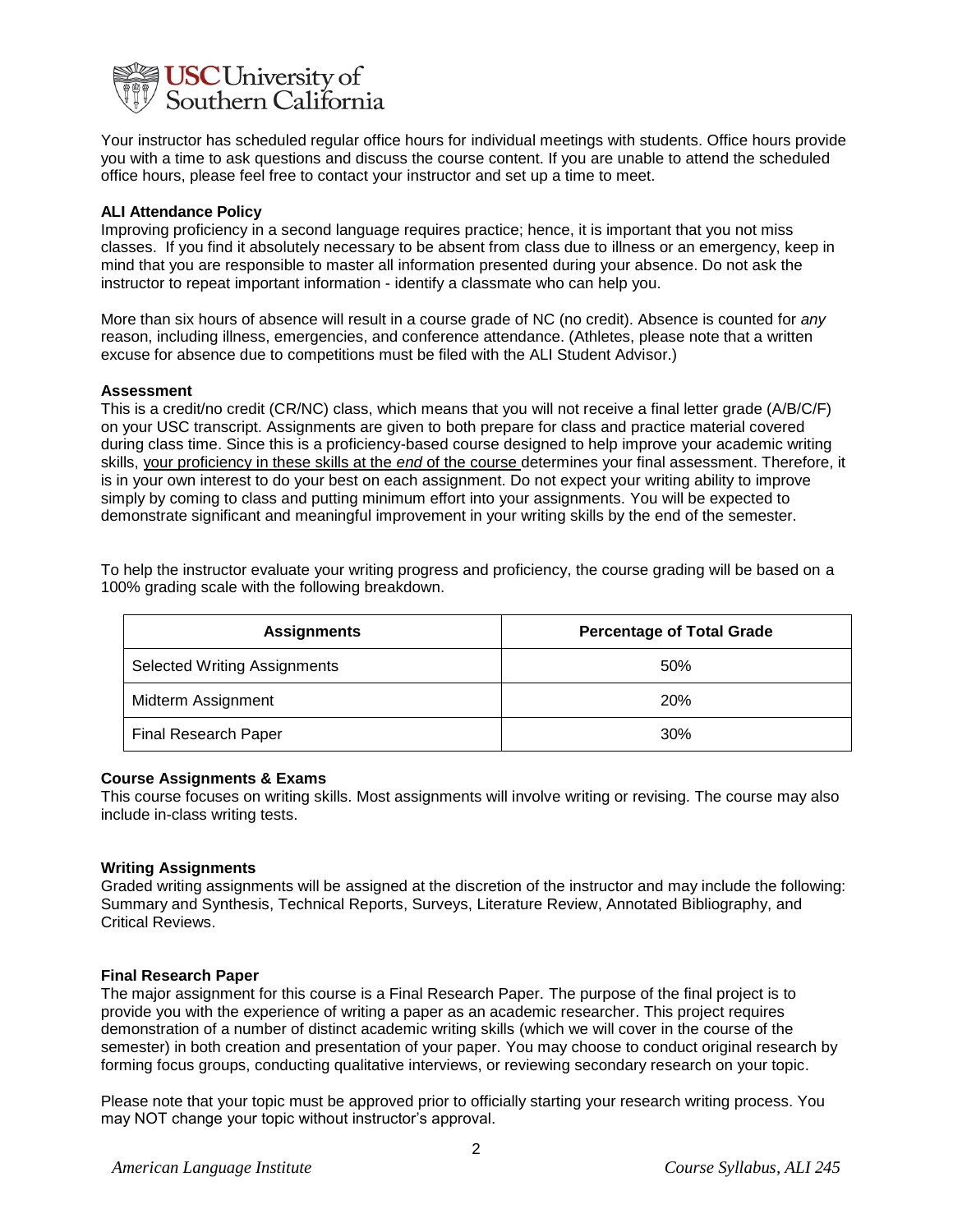

Therefore, be thoughtful and conscientious about your topic choice.

## *Requirements for Final Paper*

The Final Research Paper must:

- Be approximately 1500 words in length (double-spaced) in 12-point font
- Include at least one illustration (e.g., table, graph, chart) with relevant commentary
- Have a minimum of eight sources (a mix of peer-reviewed journals and other media sources)
- Provide documentation of sources using the style in your field (e.g., APA)
- Include a "References/Works Cited" page at the end of your essay where you list the sources you used in your paper.

Final papers must be turned in by the due date unless a student has experienced a serious emergency (contact the instructor). Students must submit their final papers to turnitin.com via Blackboard to ensure that the work is not plagiarized.

## **Academic Conduct**

Plagiarism—presenting someone else's ideas as your own, either verbatim or recast in your own words—is a serious academic offense with serious consequences. Please familiarize yourself with the discussion of plagiarism in *SCampus* in Section 11, *Behavior Violating University Standards*, [https://scampus.usc.edu/1100-behavior-violating-university-standards-and-appropriate-sanctions/.](https://scampus.usc.edu/1100-behavior-violating-university-standards-and-appropriate-sanctions/) Other forms of academic dishonesty are equally unacceptable. See additional information in *SCampus* and university policies on scientific misconduct, [http://policy.usc.edu/scientific](http://policy.usc.edu/scientific-misconduct/)[misconduct/.](http://policy.usc.edu/scientific-misconduct/)

Discrimination, sexual assault, and harassment are not tolerated by the university. You are encouraged to report any incidents to the *Office of Equity and Diversity*, [http://equity.usc.edu/,](http://equity.usc.edu/) or to the *Department of Public Safety*, [http://capsnet.usc.edu/department/department-public-safety/online](http://capsnet.usc.edu/department/department-public-safety/online-forms/contact-us)[forms/contact-us.](http://capsnet.usc.edu/department/department-public-safety/online-forms/contact-us) This is important for the safety of the whole USC community. Another member of the university community—such as a friend, classmate, advisor, or faculty member—can help initiate the report, or can initiate the report on behalf of another person. *The Center for Women and Men*, [http://www.usc.edu/student-affairs/cwm/,](http://www.usc.edu/student-affairs/cwm/) provides 24/7 confidential support, and the *Sexual Assault Resource Center* webpage, [https://sarc.usc.edu/,](https://sarc.usc.edu/) describes reporting options and other resources.

## **Support Systems**

A number of USC's schools provide support for students who need help with scholarly writing. Check with your advisor or program staff for more information. Students whose primary language is not English should check with the *American Language Institute*, [http://dornsife.usc.edu/ali,](http://dornsife.usc.edu/ali) which sponsors courses and

workshops specifically for international students. *The Office of Disability Services and Programs*, [http://sait.usc.edu/academicsupport/centerprograms/dsp/home\\_index.html,](http://sait.usc.edu/academicsupport/centerprograms/dsp/home_index.html) provides certification for students with disabilities and helps arrange the relevant accommodations. If an officially declared emergency makes travel to campus infeasible, *USC Emergency Information*, *<http://emergency.usc.edu/>*, will provide safety and other updates, including ways in which instruction will be continued by means of Blackboard, teleconferencing, and other technology.

## **Classroom Courtesy**

As a courtesy to your classmates and teacher, please make sure that your cell phones are off during class time and refrain from conversation when your teacher or others are talking. Text messaging is distracting; please stay focused on the class activities for maximum benefit. Also, please use English only in the classroom.

## **Zoom etiquette**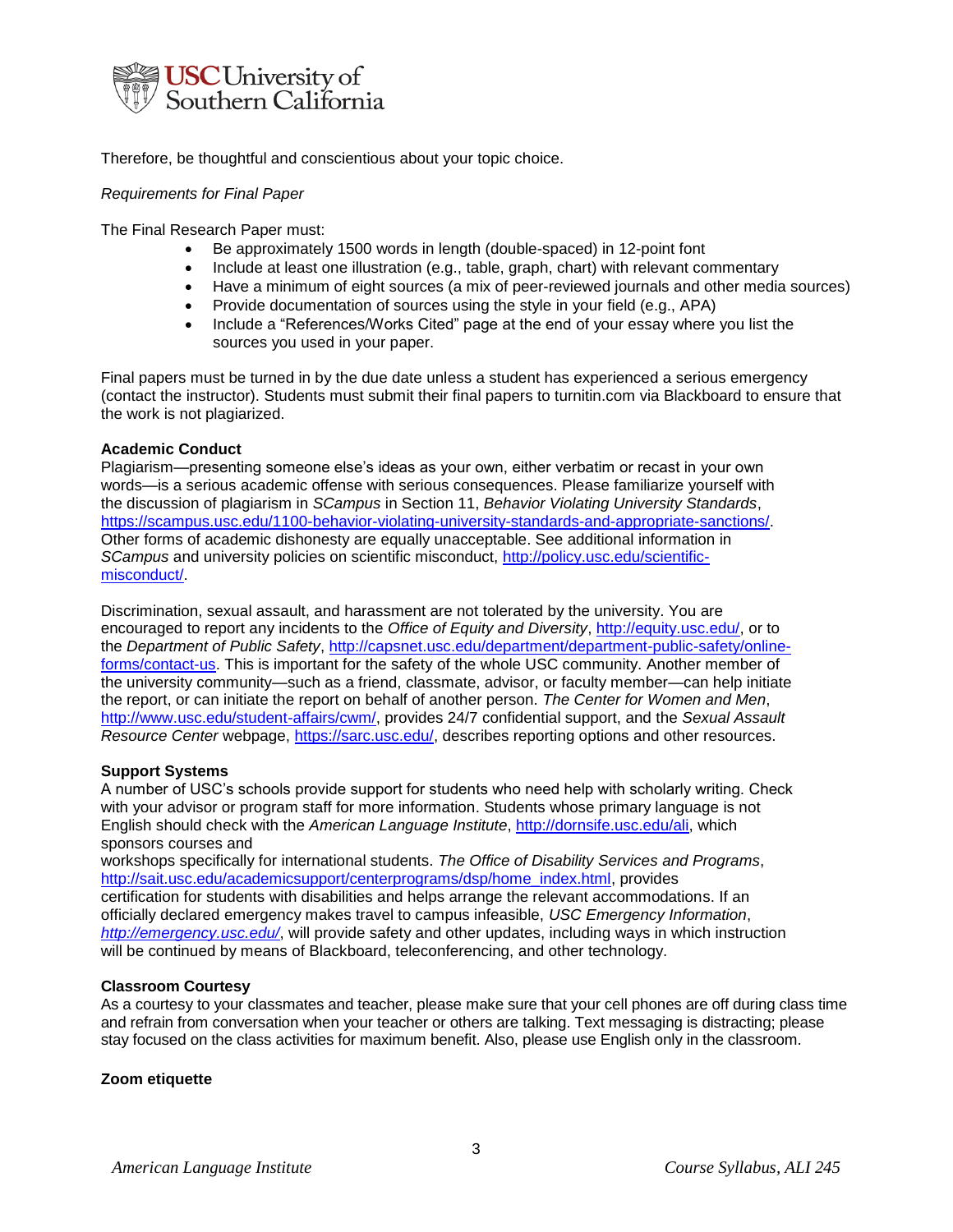

- Please test your Zoom connection before class. Connectivity issues are not uncommon, but testing your internet before class begins can help to address some of these problems.
- Please try to appear on Zoom if possible and not connect only via audio. ALI classes are designed to be interactive and you will get much more out of the class if you are able to participate fully.
- When in breakout rooms, try to practice English with your partners. You may be paired with another speaker of your native language, but the ALI class is a chance to immerse yourself in English, so make the most of the opportunity.
- Try not to have other devices on or windows open that will distract you from the class. To emphasize the above again – ALI classes are interactive and we expect you to direct your attention to the instructor and your classmates.

| <b>WEEK</b>                            | <b>TASK</b>                                                                                   | <b>HOMEWORK</b>                   |
|----------------------------------------|-----------------------------------------------------------------------------------------------|-----------------------------------|
| 1<br>$(8/23-25)$                       | Diagnostic<br><b>Course Introduction</b><br><b>Summaries</b>                                  | <b>Partner Introduction</b>       |
| $\overline{2}$<br>$(8/30-9/1)$         | Academic Writing For Graduate Students (AWGS)<br>Ch <sub>1</sub><br>First consultations begin | <b>Summary Writing</b>            |
| 3<br>(Monday Labor<br>Day Holiday/9/8) | AWGS Ch 1<br><b>Consultations continue</b>                                                    | Revising resumes and<br>summaries |
| 4<br>$(9/13-15)$                       | Synthesizing and combining ideas in writing                                                   | Synthesis                         |
| 5<br>$(9/20-22)$                       | Paraphrasing and Plagiarism<br>Exploring Options in Academic Writing (EOAW) Ch<br>10          | Reviews 1                         |
| 6<br>$(9/27 - 29)$                     | Academic Integrity<br>EOAW Ch 10                                                              | Reviews 2                         |
| $\overline{7}$<br>$(10/4-6)$           | <b>Grammar Choices Unit 3</b><br>Midterm Research Paper                                       | Topics for Mid-term Papers        |
| 8<br>$(10/11-13)$                      | Midterm consultations<br>Midterm Paper Due                                                    | Midterm Draft 1                   |
| 9<br>$(10/18-20)$                      | <b>Grammar Choices Unit 5</b>                                                                 | Midterm Draft 2                   |
| 10<br>$(10/25-27)$                     | Professional Writing (email/formality)                                                        | <b>Introductions Final Paper</b>  |
| 11<br>$(11/1-3)$                       | EOAW Ch 9                                                                                     | Analysis Final Paper              |
| 12                                     | EOAW Ch 9                                                                                     | Conclusions                       |

## **Course Schedule\***